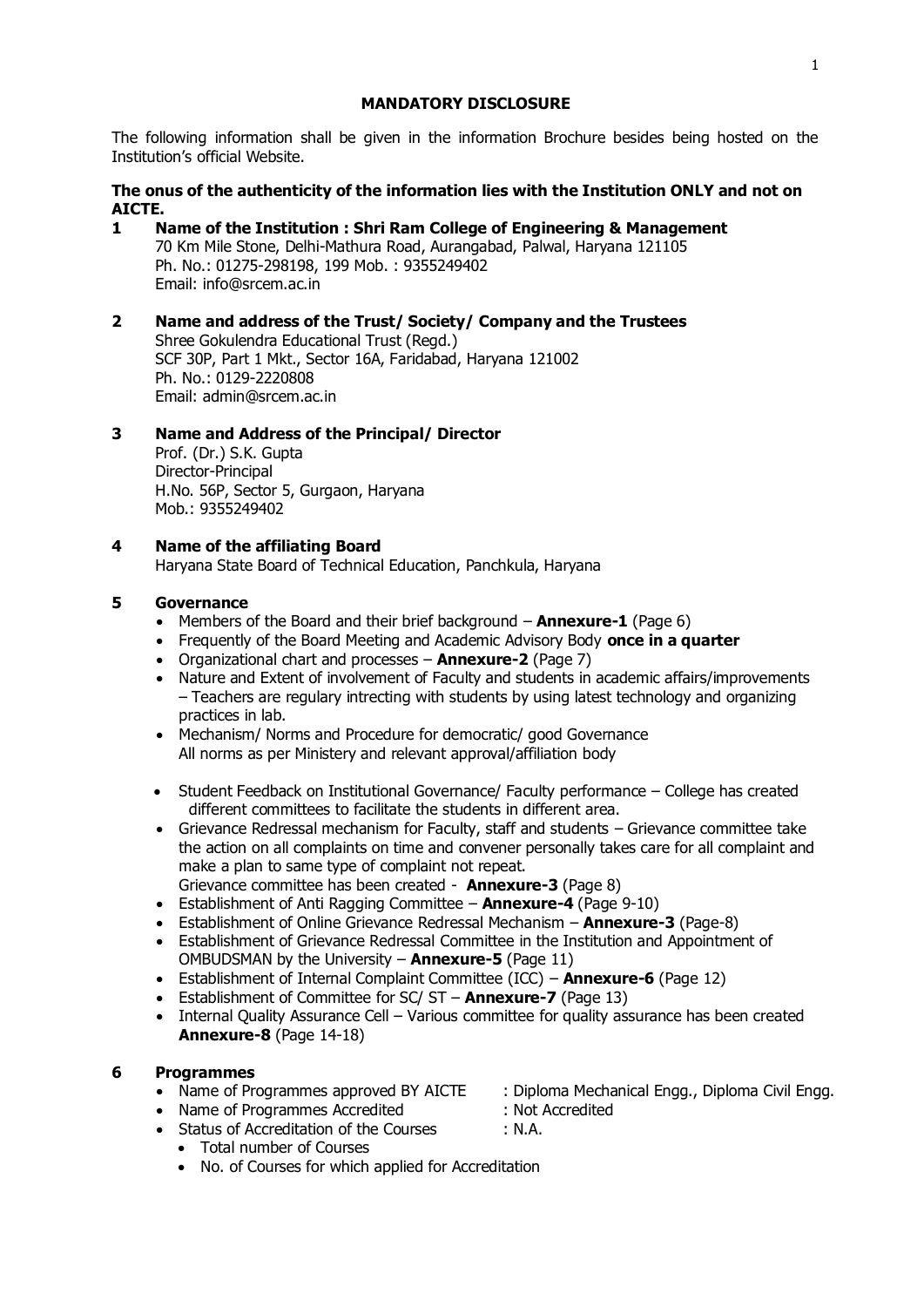- Status of Accreditation Preliminary/ Applied for SAR and results awaited/ Applied for SAR and visits completed/ Results of the visits awaited/ Rejected/ Approved for ….. **Courses**
- For each Programme the following details are to be given:
- - Name in the same of seats in the seats of the control of the control of the control of the control of the control of the control of Each  $\sim$  60 Each  $\sim$  60 Each  $\sim$  60 Each  $\sim$  500 Each  $\sim$  500 Each  $\sim$  500 Each  $\sim$
- Number of seats • Duration : 03 Years
	-
- Cut off marks/rank of admission during the last three years : 35%
- **Fee : Rs. 36,000/-**
- Placement Facilities : Yes
- Campus placement in last three years with minimum salary, maximum salary and average salary

| Year    | <b>Placement</b> | <b>Minimum</b><br><b>Salary</b> | <b>Maximum</b><br><b>Salary</b> | <b>Average</b><br><b>Salary</b> |
|---------|------------------|---------------------------------|---------------------------------|---------------------------------|
| 2020-21 | 80%              | $1,56,000/-$                    | $2,76,000/-$                    | $1,80,000/-$                    |
| 2019-20 | 75%              | $1,44,000/-$                    | $2,52,000/-$                    | $1,65,000/-$                    |
| 2018-19 | 75%              | $1,44,000/-$                    | $2,64,000/-$                    | $1,70,000/-$                    |

- Name and duration of programme(s) having Twinning and Collaboration with Foreign University(s) and being run in the same Campus along with status of their approval. If there is Foreign Collaboration, give the following details: **N.A.**
	- Details of the Foreign University
		- Name of the University
		- **Address**
		- Website
		- Accreditation status of the University in its Home Country
		- Ranking of the University in the Home Country
		- Whether the degree offered is equivalent to an Indian Degree? If yes, the name of the agency which has approved equivalence. If no, implications for students in terms of pursuit of higher studies in India and abroad and job both within and outside the country
		- Nature of Collaboration
		- Conditions of Collaboration
		- Complete details of payment a student has to make to get the full benefit of **Collaboration**
- For each Programme Collaborated provide the following: **N.A.**
	- Programme Focus
	- Number of seats
	- Admission Procedure
	- Fee
	- Placement Facility
	- Placement Records for last three years with minimum salary, maximum salary and average salary
- Whether the Collaboration Programme is approved? If not whether the Domestic/Foreign University has applied for approval **N.A.**
- **7. Faculty**
	- Branch wise list Faculty members:

| Sr.<br>No. | Name of the<br><b>Staff with</b><br><b>Designation</b> | cation<br>Ě<br><b>r</b><br>Ō | Whether<br>qualificati<br>on is as<br>per AICTE<br>norms | ደ<br>έ<br><u>م.</u><br>৳<br>ഋ<br>œ<br>o | <b>Nature of</b><br><b>Appoint</b><br>ment,<br>permane<br>nt/<br>adhoc/<br>contract<br>ual | <b>Basic</b><br>Pay and<br>Total<br>emolum<br>ents per<br>month | z<br><b>RG</b> | <b>Status</b><br>оf<br><b>Adhaar</b><br><b>Number</b><br><b>Linked</b><br>to<br>salary |
|------------|--------------------------------------------------------|------------------------------|----------------------------------------------------------|-----------------------------------------|--------------------------------------------------------------------------------------------|-----------------------------------------------------------------|----------------|----------------------------------------------------------------------------------------|
|------------|--------------------------------------------------------|------------------------------|----------------------------------------------------------|-----------------------------------------|--------------------------------------------------------------------------------------------|-----------------------------------------------------------------|----------------|----------------------------------------------------------------------------------------|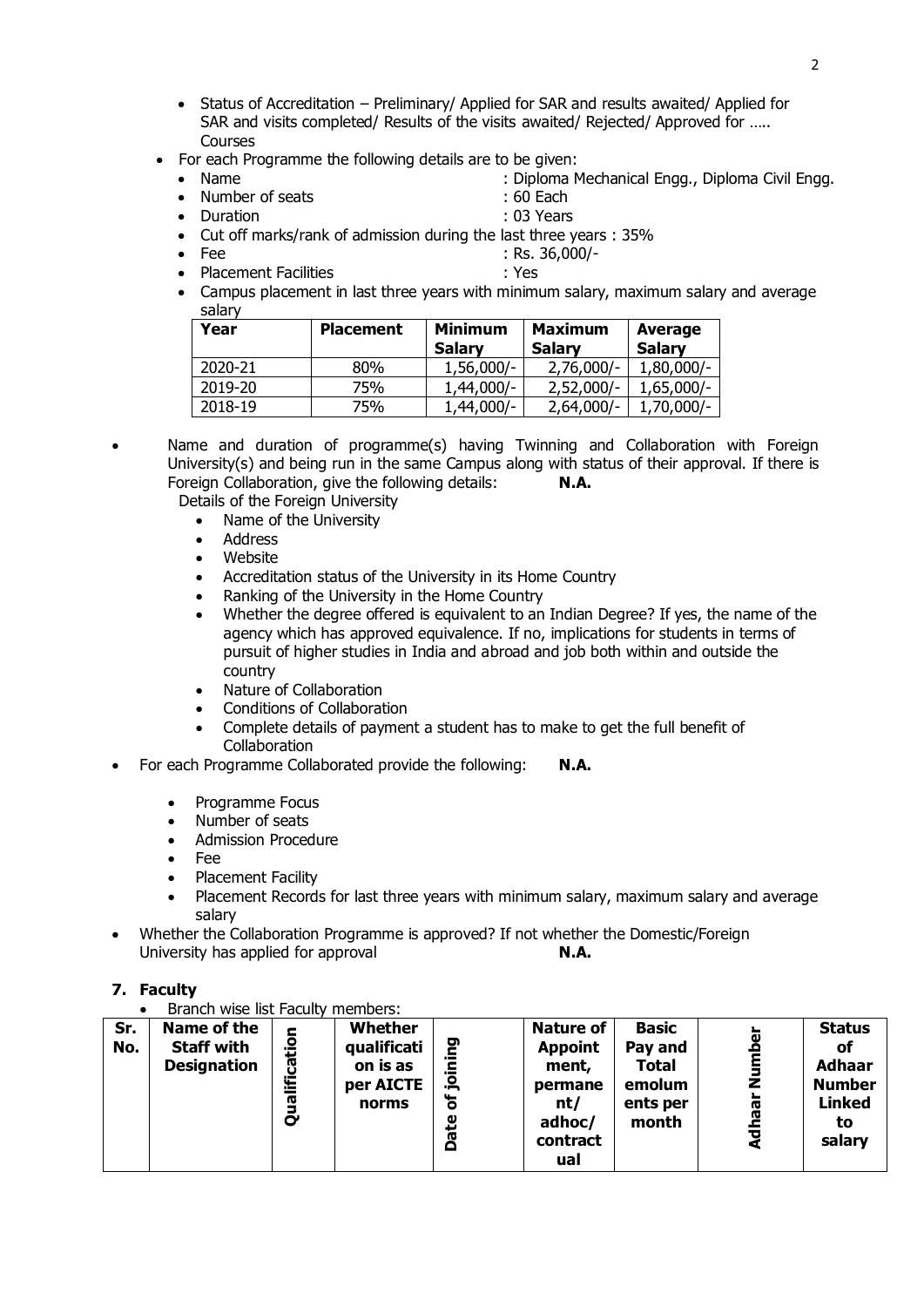- Permanent Faculty: Student Ratio::25:1
- Number of Faculty employed and left during the last three years

#### **8. Profile of Director/ Principal/ Faculty**

For each Faculty give a page covering with Passport size photograph<br>i. Name Prof. (Dr.) S.K. Gunta

- Prof. (Dr.) S.K. Gupta
- ii. Date of Birth 20.09.1948
- iii. Unique id 1-428151801
- iv. Education Qualifications Phd., M.Phil
- v. Work Experience
	- Teaching 43 Years
	-
	- **Parameter Research 53 Years**<br> **19 Year**10 Year
	10 Year
	10 Year
	10 Year
	10 Year
	10 Year
	10 Year
	10 Year
	10 Year
	10 Year
	10 Year
	10 Year
	10 Year
	10 Year
	10 Year
	10 Year
	10 Year
	10 Year
	10 Year
	10 Year
	10 Year
	10 Year
	10 Ye Industry
	- Others 0 Year
- vi. Area of Specialization Physics
- vii. Courses taught at Diploma/ Post Diploma/ Under Graduate/ Post Graduate/ Post Graduate Diploma Level: Post Graduate
- viii. Research guidance
	- No. of papers published in National/ International Journals/ Conferences: 26
	- Master
	- Ph.D.
- ix. Projects Carried out
- x. Patents
- xi. Technology Transfer
- xii. Research Publications
- xiii. No. of Books published with details

#### **9. Fee**

• Details of fee, as approved by State Fee Committee, for the Institution

**Annexure – 9** (Page 19-22)

- Time schedule for payment of fee for the entire programme: Twice in a year
- No. of Fee waivers granted with amount and name of students: NIL
- Number of scholarship offered by the Institution, duration and amount: NIL
- Criteria for fee waivers/scholarship: Financially weaker
- Estimated cost of Boarding and Lodging in Hostels: 55,000/- per year

#### **10. Admission**

• Number of seats sanctioned with the year of approval: 60 each till 2021-22

| Number of Students admitted under various categories each year in the last three years |  |  |  |
|----------------------------------------------------------------------------------------|--|--|--|
|                                                                                        |  |  |  |

| <b>Course</b> | 2020-21 | 2019-20 | 2018-19 |
|---------------|---------|---------|---------|
| <b>ME</b>     |         | 3C      | ᅭ       |
| <b>Civil</b>  |         | າດ      | ں ر     |
| <b>Total</b>  | 34      | 68      | 45      |

• Number of applications received during last two years for admission under Management Quota and number admitted: All admissions are under Management Quota

## **11. Admission Procedure**

- Calendar for admission against Management/vacant seats: **AS per HSTES guidelines**
	- Last date of request for applications
	- Last date of submission of applications
	- Dates for announcing final results
	- Release of admission list (main list and waiting list shall be announced on the same day)
	- Date for acceptance by the candidate (time given shall in no case be less than 15 days
	- Last date for closing of admission
	- Starting of the Academic session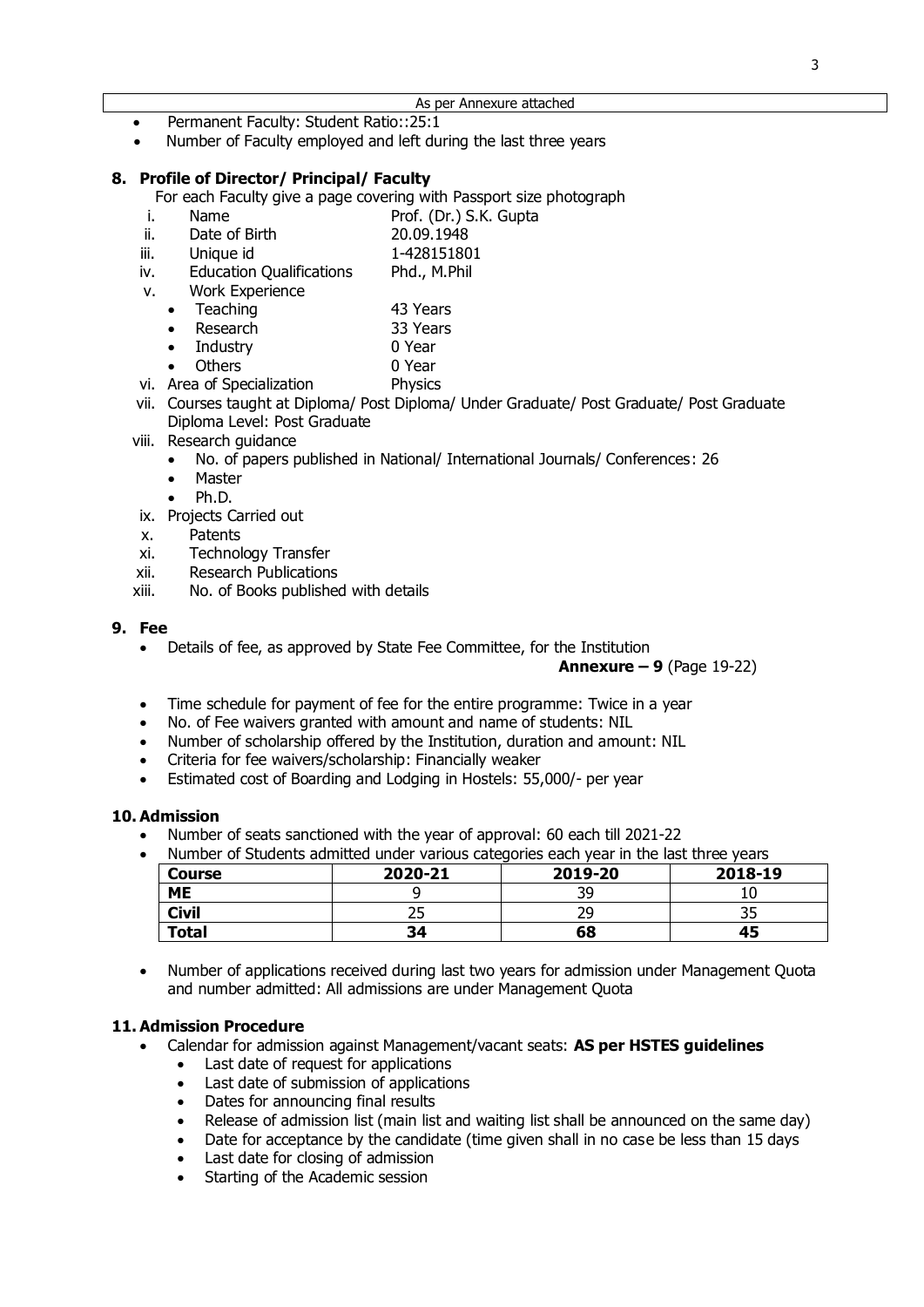- The waiting list shall be activated only on the expiry of date of main list
- The policy of refund of the fee, in case of withdrawal, shall be clearly notified

### **12. List of Applicants**

List of candidate whose applications have been received along with percentile/percentage score for each of the qualifying examination in separate categories for open seats. List of candidate who have applied along with percentage and percentile score for Management quota seats. **As per annexure-31**

## **13. Information of Infrastructure and Other Resources Available-Annexure–10** (Page 23-28)

- Number of Class Rooms and size of each
- Number of Tutorial rooms and size of each
- Number of Laboratories and size of each
- Number of Drawing Halls with capacity of each
- Number of Computer Centres with capacity of each
- Central Examination Facility, Number of rooms and capacity of each
- Barrier Free Built Environment for disabled and elderly persons
- Occupancy Certificate
- Fire and Safety Certificate
- Hostel Facilities

#### • **Library**

| <b>S. No.</b> | <b>Type</b>          | <b>No. of Titles</b> | <b>Volume</b> |
|---------------|----------------------|----------------------|---------------|
|               | Reference Books      | 165                  | 1280          |
|               | <b>Text Books</b>    | 230                  | 5083          |
|               | <b>General Books</b> |                      | 84            |

- **Laboratory and Workshop - Annexure – 11** (Page 29-31)
	- List of Major Equipment/Facilities in each Laboratory/ Workshop
	- List of Experimental Setup in each Laboratory/ Workshop

## • **Computing Facilities**

- Internet Bandwidth: 40Mbps
- Number and configuration of System: 170
- Total number of system connected by 170
- Total number of system connected by NIL
- Major software packages available: YES
- Special purpose facilities available: YES
- Innovation Cell: YES
- Social Media Cell:YES

## • **List of facilities available**

- Games and Sports Facilities-Bollyball, Table tenis, Bad-Minton, Basket Ball, Cricket, Carrom, Chess, etc.
- Extra-Curricular Activities-Seminars, Industrial visit, educational tour, etc.
- Soft Skill Development Facilities- Organize seminars and indusial visit time to time to enhance soft skills.
- **Teaching Learning Process :** As per HSBTE norms
	- Curricula and syllabus for each of the programmes as approved by the Board
	- Academic Calendar of the Board
	- Academic Time Table with the name of the Faculty members handling the Course
	- Teaching Load of each Faculty
	- Internal Continuous Evaluation System and place
	- Student's assessment of Faculty, System in place
	- **Special Purpose –** As per HSBTE norms